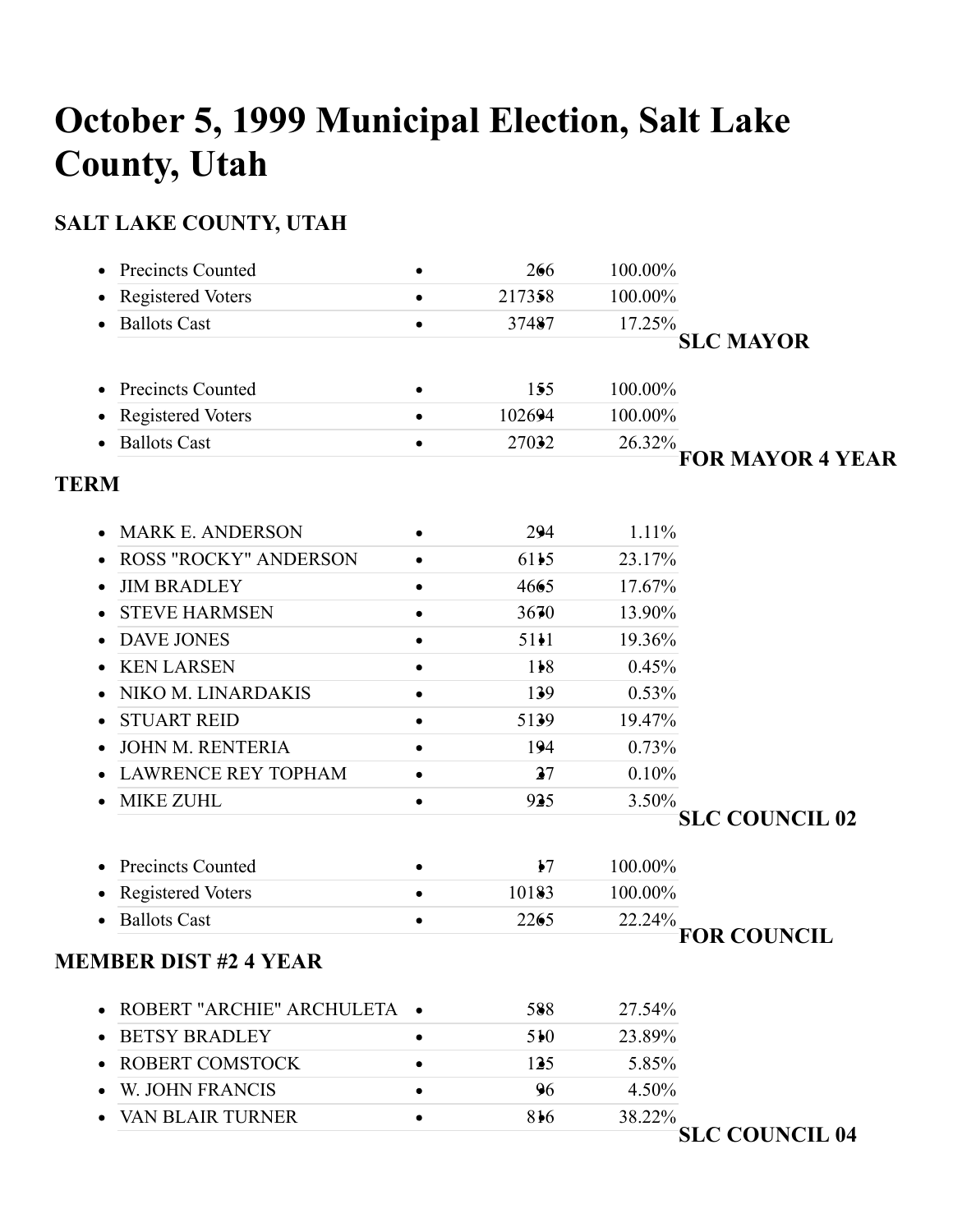| <b>Precincts Counted</b>               |           | 24    | 100.00% |                         |
|----------------------------------------|-----------|-------|---------|-------------------------|
| <b>Registered Voters</b>               | ٠         | 17018 | 100.00% |                         |
| <b>Ballots Cast</b>                    |           | 3059  | 17.98%  |                         |
| <b>MEMBER DIST #4 4 YEAR</b>           |           |       |         | <b>FOR COUNCIL</b>      |
| <b>DAVID BERG</b>                      |           | 188   | 7.01%   |                         |
| <b>LINDA LEPREAU</b>                   |           | 887   | 33.10%  |                         |
| <b>NANCY SAXTON</b>                    |           | 1090  | 40.67%  |                         |
| <b>MATT WOLVERTON</b>                  | ٠         | 323   | 12.05%  |                         |
| DAVID "WOODY" WOODRUFF                 | $\bullet$ | 192   | 7.16%   |                         |
|                                        |           |       |         | <b>SLC COUNCIL 06</b>   |
| <b>Precincts Counted</b>               | ٠         | 25    | 100.00% |                         |
| Registered Voters                      | ٠         | 16706 | 100.00% |                         |
| <b>Ballots Cast</b>                    |           | 5863  | 35.10%  |                         |
|                                        |           |       |         | <b>FOR COUNCIL</b>      |
| <b>MEMBER DIST #6 4 YEAR</b>           |           |       |         |                         |
| <b>DAVID L. BUHLER</b>                 |           | 2992  | 61.65%  |                         |
| <b>MARK GARFIELD</b>                   |           | 1122  | 23.12%  |                         |
| <b>DIXON MERRILL</b>                   | $\bullet$ | 739   | 15.23%  | <b>TAYLORSVILLE AT-</b> |
| <b>LARGE</b>                           |           |       |         |                         |
| <b>Precincts Counted</b>               |           | 24    | 100.00% |                         |
| Registered Voters                      |           | 28072 | 100.00% |                         |
| <b>Ballots Cast</b>                    |           | 1966  | 7.00%   | <b>FOR COUNCIL</b>      |
| <b>MEMBER AT-LARGE 4YR-VOTE FOR 03</b> |           |       |         |                         |
| <b>DOUG ARNESEN</b>                    | ٠         | 209   | 3.84%   |                         |
| ROBERT M. BEDONT                       |           | 367   | 6.75%   |                         |
| <b>R.L. "BOB" BROWN</b>                | ٠         | 175   | 3.22%   |                         |
| D.L. "BUD" CATLIN                      |           | 915   | 16.82%  |                         |
| <b>KEN COOK</b>                        |           | 636   | 11.69%  |                         |
| <b>JIM DEXTER</b>                      |           | 96    | 1.76%   |                         |
| <b>KAYE LEE HENNINGSEN</b>             |           | 404   | 7.43%   |                         |
| RICHARD L. KOCH                        |           | 102   | 1.88%   |                         |
| <b>JERRY MILNE</b>                     |           | 511   | 9.39%   |                         |
| <b>STEVE K. REDFORD</b>                | ٠         | 172   | 3.16%   |                         |
| MICHAEL STOVALL                        |           | 68    | 1.25%   |                         |
| <b>CONNIE STEADMAN TANEY</b>           |           | 772   | 14.19%  |                         |
| <b>BRUCE WASDEN</b>                    |           | 1013  | 18.62%  |                         |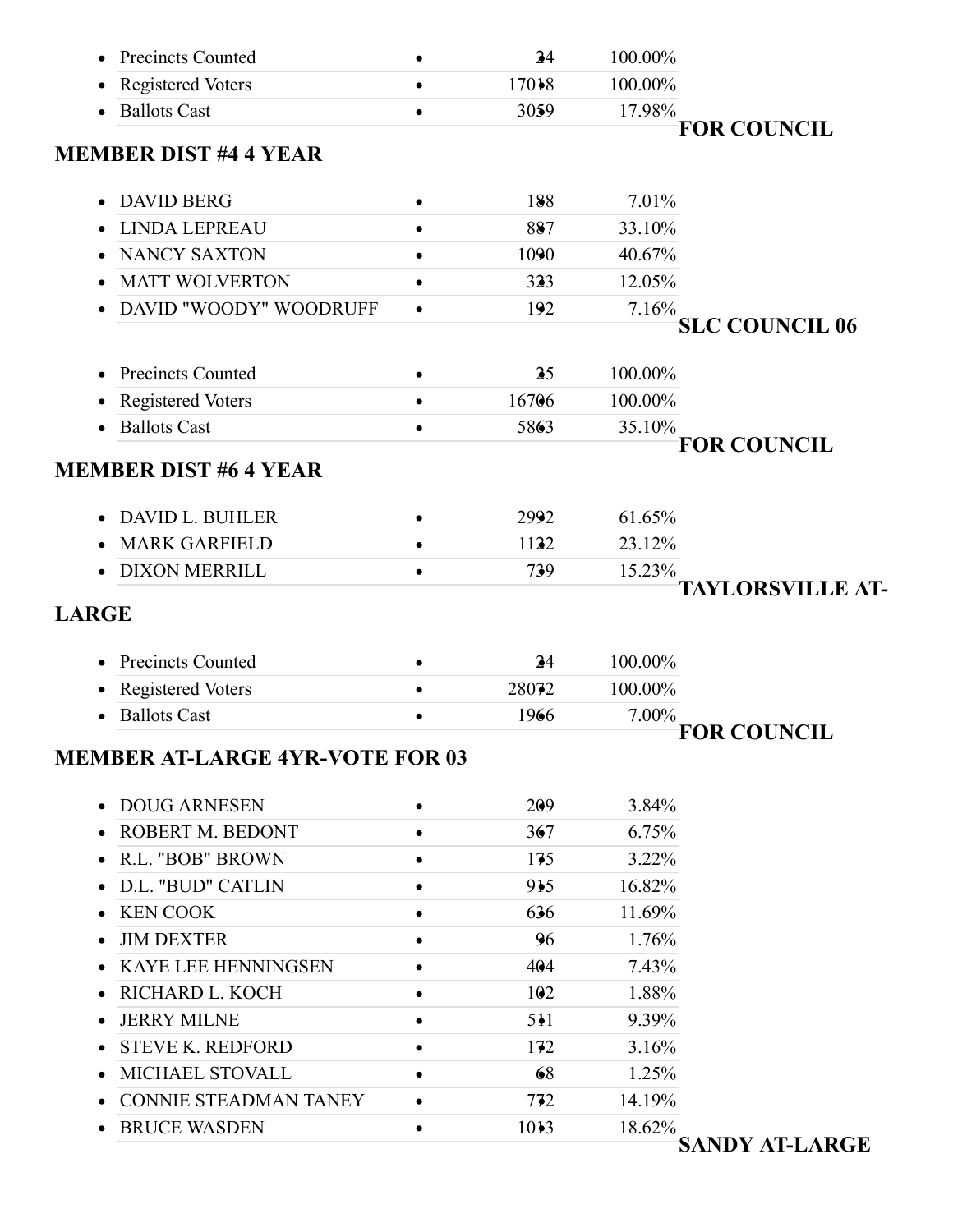|    | <b>Precincts Counted</b>               |           | 50            | 100.00% |                       |
|----|----------------------------------------|-----------|---------------|---------|-----------------------|
|    | <b>Registered Voters</b>               | $\bullet$ | 48448         | 100.00% |                       |
|    | <b>Ballots Cast</b>                    |           | 1824          | 3.76%   |                       |
|    |                                        |           |               |         | <b>FOR COUNCIL</b>    |
|    | <b>MEMBER AT-LARGE 4YR-VOTE FOR 02</b> |           |               |         |                       |
|    | <b>SYLVIA BRUNISHOLZ</b>               | $\bullet$ | 350           | 10.77%  |                       |
|    | <b>MARILEE GUINAN</b>                  | ٠         | 290           | 8.92%   |                       |
|    | <b>CHARLES CAMPBELL HARDY</b>          | $\bullet$ | 588           | 18.09%  |                       |
|    | "CRICKETT" RAULSTON                    | ٠         | 814           | 25.04%  |                       |
|    | LINDA M. SAVILLE                       | $\bullet$ | 1209          | 37.19%  |                       |
|    |                                        |           |               |         | <b>MURRAY COUNCIL</b> |
| #1 |                                        |           |               |         |                       |
|    | <b>Precincts Counted</b>               |           | $\bullet$ 4   | 100.00% |                       |
|    | <b>Registered Voters</b>               |           | 2060          | 100.00% |                       |
|    | <b>Ballots Cast</b>                    | $\bullet$ | 684           | 33.20%  |                       |
|    |                                        |           |               |         | <b>FOR COUNCIL</b>    |
|    | <b>MEMBER DIST #1 4 YEAR</b>           |           |               |         |                       |
|    | <b>JERRY ANDERSCH</b>                  |           | $\frac{1}{2}$ | 2.58%   |                       |
|    | DAWNA L. BLACKETT                      | $\bullet$ | $\frac{1}{2}$ | 3.17%   |                       |
|    | <b>JOHN M. HOLT</b>                    |           | 129           | 25.60%  |                       |
|    | <b>DON KRAUSE</b>                      | $\bullet$ | 156           | 30.95%  |                       |
|    | <b>RICHARD V. STAUFFER</b>             |           | 190           | 37.70%  |                       |
|    |                                        |           |               |         | <b>MURRAY COUNCIL</b> |
| #2 |                                        |           |               |         |                       |
|    | Precincts Counted                      |           | $\bullet 6$   | 100.00% |                       |
|    | <b>Registered Voters</b>               | $\bullet$ | 5761          | 100.00% |                       |
|    | <b>Ballots Cast</b>                    | ٠         | 1127          | 19.56%  |                       |
|    |                                        |           |               |         | <b>FOR COUNCIL</b>    |
|    | <b>MEMBER DIST #2 2 YEAR</b>           |           |               |         |                       |
|    | JOHN C. BRINKERHOFF                    |           | 155           | 20.23%  |                       |
|    | <b>BOB CARTER</b>                      |           | 150           | 19.58%  |                       |
|    | <b>LYNDEN CHESHIRE</b>                 |           | 125           | 16.32%  |                       |
|    | <b>J. JEFFREY EVANS</b>                |           | 97            | 12.66%  |                       |
|    | DAN MCNEILL                            | $\bullet$ | •9            | 1.17%   |                       |
|    | <b>REN SOUZA</b>                       | $\bullet$ | 230           | 30.03%  |                       |
|    |                                        |           |               |         | <b>MURRAY COUNCIL</b> |
| #3 |                                        |           |               |         |                       |
|    |                                        |           |               |         |                       |
|    | <b>Precincts Counted</b>               |           | $\bullet 6$   | 100.00% |                       |
|    | <b>Registered Voters</b>               | ٠         | 3775          | 100.00% |                       |
|    | <b>Ballots Cast</b>                    |           | 673           | 17.83%  |                       |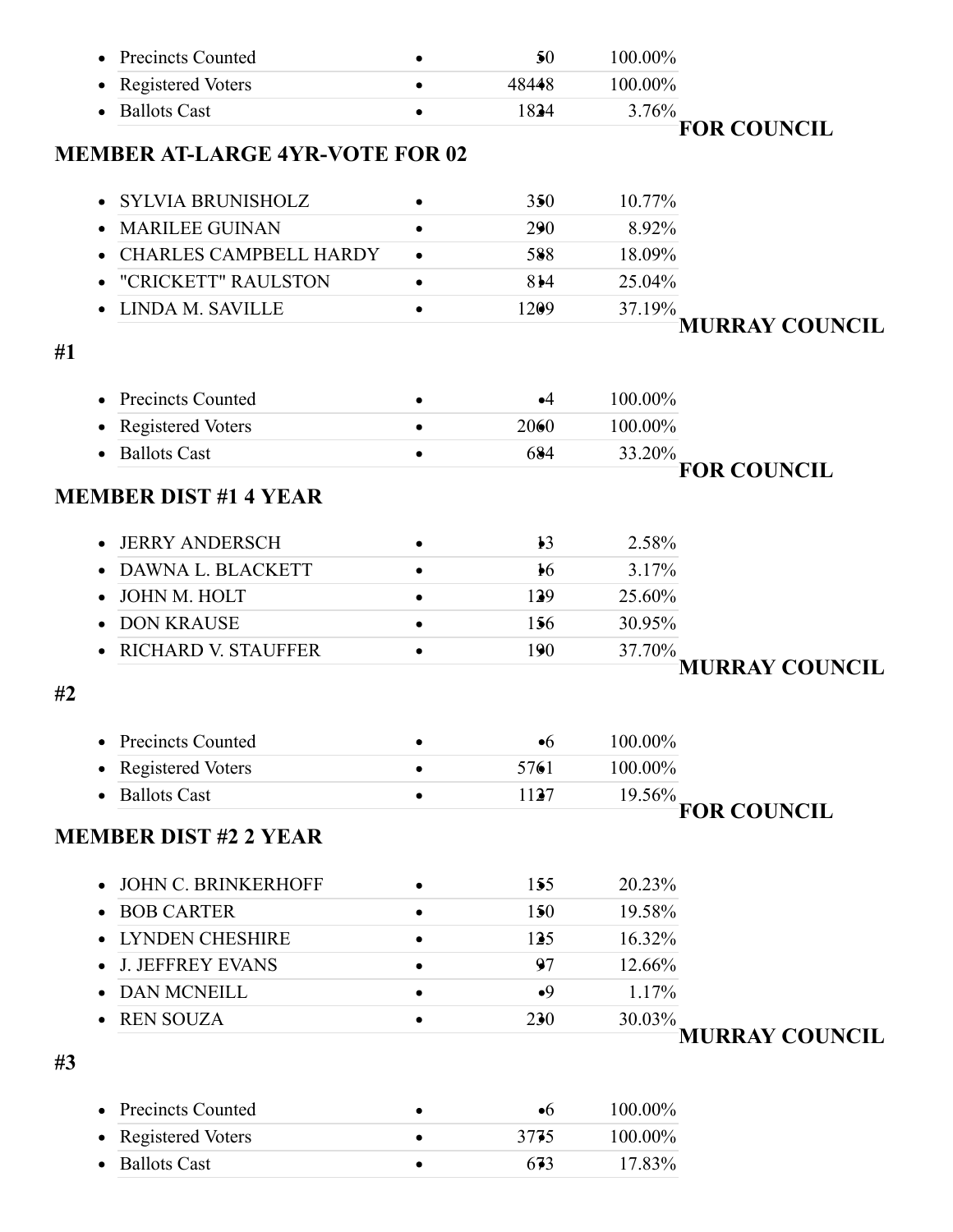|  | <b>FOR COUNCIL MEMBER DIST #3 4 YEAR</b> |  |  |  |
|--|------------------------------------------|--|--|--|
|--|------------------------------------------|--|--|--|

| <b>JOHN CHRISTENSEN</b>               | 210           | 33.49%  |                         |
|---------------------------------------|---------------|---------|-------------------------|
| <b>WENDELL D. COOMBS</b>              | 283           | 45.14%  |                         |
| E. "ROBBY" RUSSO                      | 134           | 21.37%  |                         |
|                                       |               |         | <b>MURRAY COUNCIL</b>   |
| #5                                    |               |         |                         |
| <b>Precincts Counted</b>              | $\bullet 5$   | 100.00% |                         |
| Registered Voters                     | 3968          | 100.00% |                         |
| <b>Ballots Cast</b>                   | 972           | 24.50%  |                         |
|                                       |               |         | <b>FOR COUNCIL</b>      |
| <b>MEMBER DIST #5 4 YEAR</b>          |               |         |                         |
| <b>RUSS BERGSTROM</b><br>$\bullet$    | 197           | 24.08%  |                         |
| <b>KRISTA K. DUNN</b>                 | 357           | 43.64%  |                         |
| <b>GARY ROBINSON</b>                  | 137           | 16.75%  |                         |
| <b>KEVIN H. SWEEK</b>                 | $\frac{1}{2}$ | 1.47%   |                         |
| RICHARD L. VANCE                      | 115           | 14.06%  |                         |
|                                       |               |         | <b>WEST JORDAN</b>      |
| <b>COUNCIL 02</b>                     |               |         |                         |
|                                       |               |         |                         |
| <b>Precincts Counted</b>              | $\bullet$ 7   | 100.00% |                         |
| <b>Registered Voters</b><br>٠         | 7010          | 100.00% |                         |
| <b>Ballots Cast</b><br>$\bullet$      | 692           | 9.87%   | <b>FOR COUNCIL</b>      |
| <b>MEMBER DIST #2 4 YEAR</b>          |               |         |                         |
|                                       |               |         |                         |
| <b>JAMIE D GORDON</b>                 | 313           | 46.86%  |                         |
| <b>CAROLYN G NELSON</b>               | 307           | 45.96%  |                         |
| <b>GEORGE "REX" PETERSEN</b>          | 48            | 7.19%   |                         |
|                                       |               |         | <b>WEST JORDAN</b>      |
| <b>COUNCIL 04</b>                     |               |         |                         |
| <b>Precincts Counted</b><br>$\bullet$ | $\bullet$ 3   | 100.00% |                         |
| <b>Registered Voters</b><br>٠         | 3856          | 100.00% |                         |
| <b>Ballots Cast</b>                   | 787           | 20.41%  |                         |
|                                       |               |         | <b>FOR COUNCIL</b>      |
| <b>MEMBER DIST #4 4 YEAR</b>          |               |         |                         |
| <b>ANDREW M. ALLISON</b>              | 494           | 63.09%  |                         |
| <b>BEN BOLDUC</b>                     | 55            | 7.02%   |                         |
| <b>GREGG A. GALECKI</b>               | 198           | 25.29%  |                         |
| <b>WESLEY PEARSON</b>                 | 36            | 4.60%   |                         |
|                                       |               |         | <b>SOUTH JORDAN AT-</b> |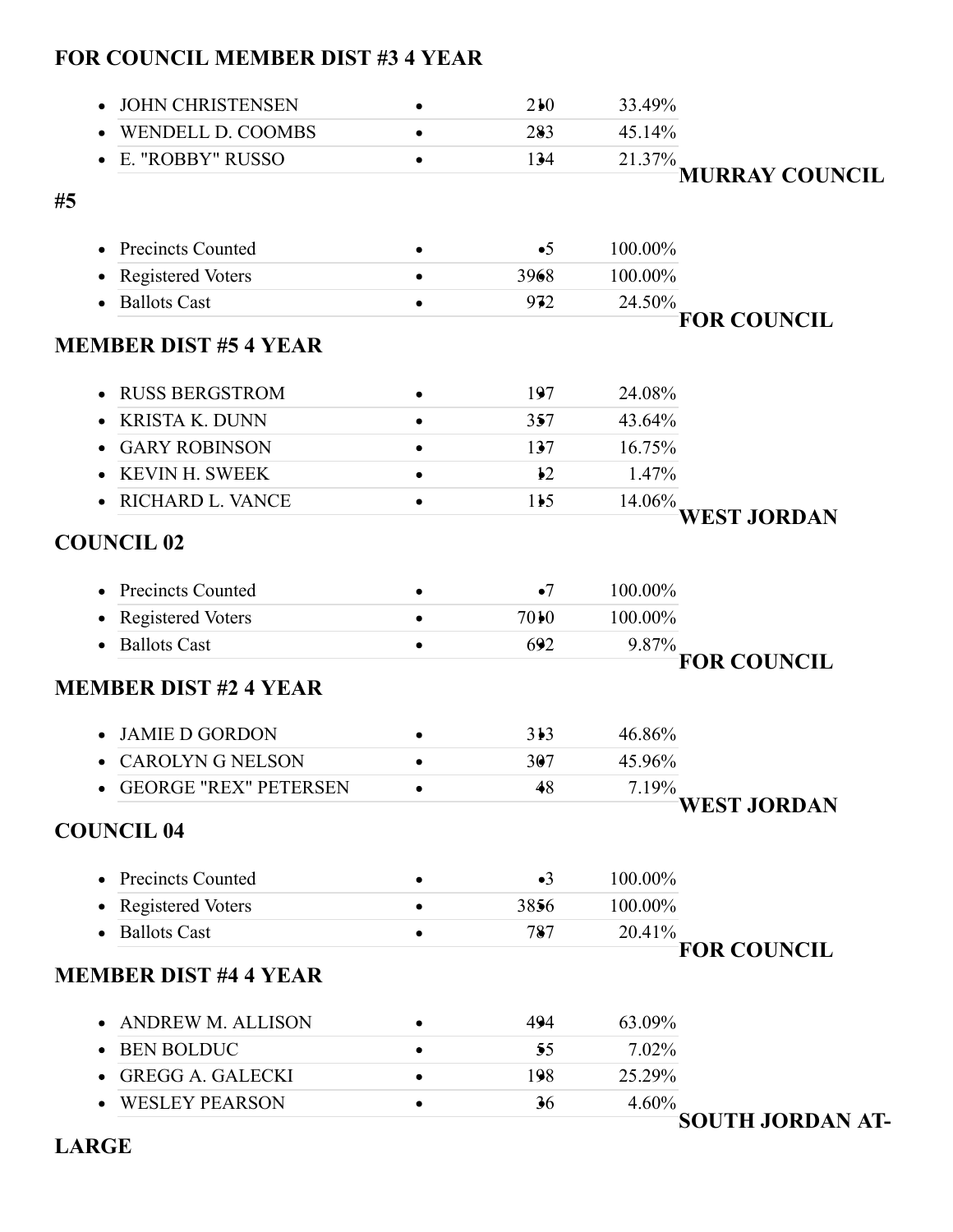|                                        | $\boldsymbol{\mu}$ | 100.00%            |
|----------------------------------------|--------------------|--------------------|
|                                        | 13189              | 100.00%            |
|                                        | 2401               | 18.20%             |
| <b>MEMBER AT-LARGE 4YR-VOTE FOR 03</b> |                    | <b>FOR COUNCIL</b> |
|                                        |                    | 8.60%              |
|                                        | 387                | 5.83%              |
|                                        | 409                | 6.16%              |
|                                        | 827                | 12.46%             |
| $\bullet$                              | 220                | 3.31%              |
|                                        | 155                | 2.33%              |
|                                        | 289                | 4.35%              |
|                                        | 317                | 4.77%              |
|                                        | 404                | 6.09%              |
|                                        | 163                | 2.46%              |
|                                        | 456                | 6.87%              |
|                                        | 1156               | 17.41%             |
|                                        | 452                | 6.81%              |
|                                        | 833                | 12.55%             |
|                                        |                    | 571                |

#### **MEMBER AT-LARGE 2 YEAR**

| $\bullet$ DREW CHAMBERLAIN | 438  | 18.99% |
|----------------------------|------|--------|
| $\bullet$ JUDY A. FELD.    | 405  | 17.97% |
| • RUSSELL R SANDERSON      | 1431 | 63.04% |

### **Precincts Counted / Precincts Not Counted**

| 2001 | 2002 | 2003 | 2004 | 2005 | 2006 | 2008 | 2010 | 2014 | 2016 |
|------|------|------|------|------|------|------|------|------|------|
| 2018 | 2020 | 2030 | 2034 | 2036 | 2038 | 2044 | 2049 | 2050 | 2052 |
| 2056 | 2064 | 2068 | 2074 | 2102 | 2103 | 2122 | 2123 | 2126 | 2128 |
| 2136 | 2142 | 2144 | 2152 | 2154 | 2158 | 2164 | 2166 | 2174 | 2178 |
| 2179 | 2182 | 2184 | 2204 | 2206 | 2214 | 2216 | 2220 | 2221 | 2222 |
| 2224 | 2226 | 2230 | 2242 | 2246 | 2252 | 2254 | 2256 | 2260 | 2264 |
| 2306 | 2308 | 2312 | 2314 | 2318 | 2320 | 2330 | 2334 | 2348 | 2350 |
| 2352 | 2354 | 2358 | 2360 | 2362 | 2364 | 2366 | 2370 | 2374 | 2378 |
| 2379 | 2380 | 2384 | 2388 | 2392 | 2394 | 2404 | 2406 | 2422 | 2436 |
| 2437 | 2438 | 2442 | 2444 | 2450 | 2462 | 2466 | 2472 | 2474 | 2476 |
| 2480 | 2482 | 2493 | 2494 | 2502 | 2506 | 2510 | 2514 | 2516 | 2524 |